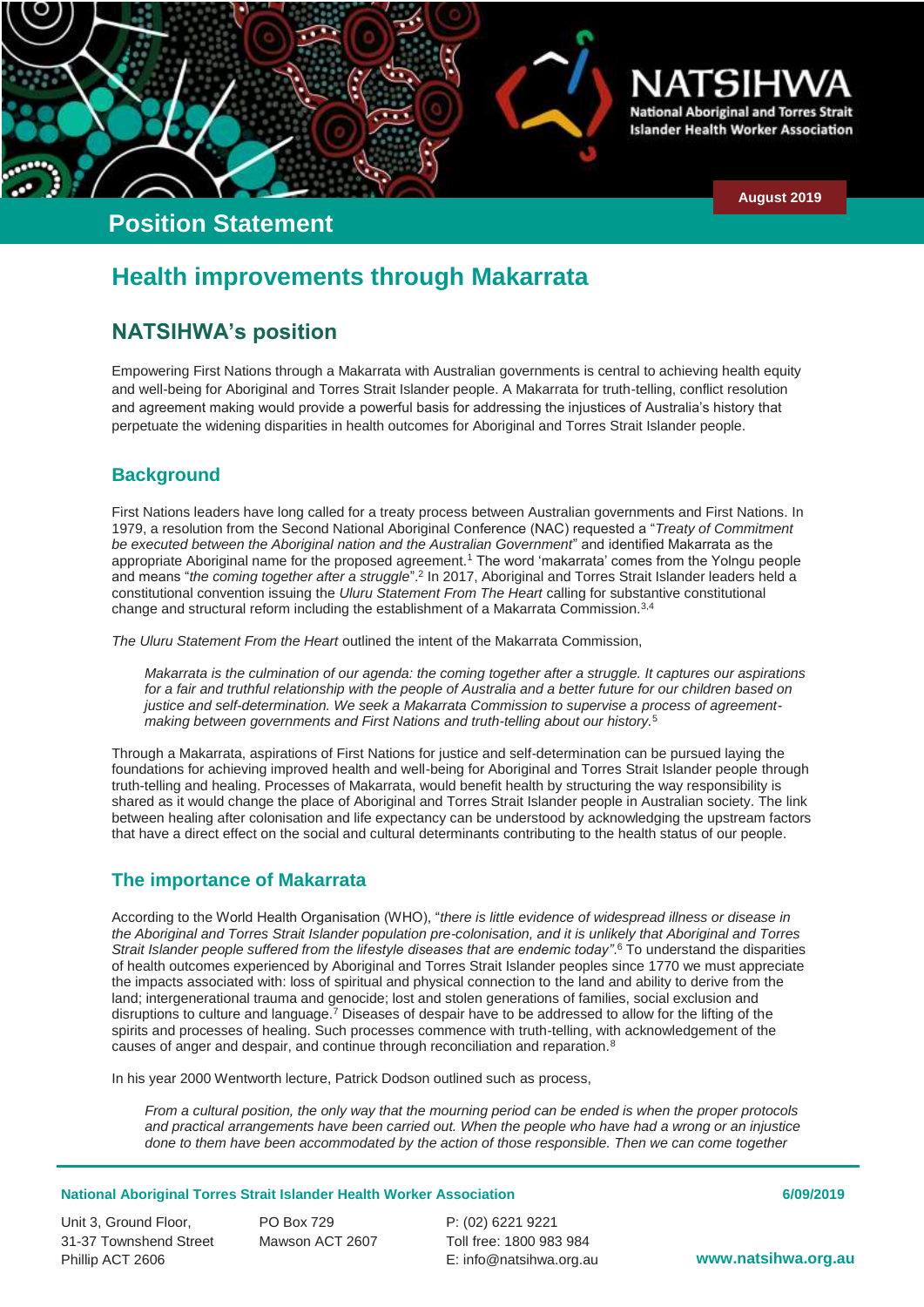*as friends and mates*. 9

The Treaty Project (2003) stated that statistics "*show Indigenous life expectancy is far better in New Zealand, Canada and the United States, all countries as it happens where governments entered into treaties with Indigenous people"*. <sup>10</sup> While the way forward in terms of political options remains unresolved, we call for a Makarrata as an essential step towards conflict resolution and healing. Better health will be achieved through Makarrata that drives empowerment, self-determination, connections to culture and land, and thus control over destiny in ways that are meaningful to Aboriginal and Torres Strait Islander peoples.

### **Indigenous lead health care**

The Hon Ken Wyatt AM, MP said in his maiden speech to the Parliament of Australia, House of Representatives,

*Aboriginal and Torres Strait Islander people and the agencies of government need to jettison the old mindsets that embody Indigenous Australians as passive recipients of government programs and services, and to instead truly regard people as equals and allow them to be equal partners in developing their solutions.*<sup>11</sup>

NATSIHWA stands by the view that Aboriginal and Torres Strait Islander health and well-being priorities are best addressed with Aboriginal and Torres Strait Islander knowledge and with Aboriginal and Torres Strait Islander people taking a lead in identifying reform options and solutions. The root causes of the widening life expectancy gap between Aboriginal and Torres Strait Islander people and non-Indigenous Australians will only be addressed once Aboriginal and Torres Strait Islander peoples are genuinely engaged by having a seat at the table as primary agents of change.12

#### **National Aboriginal Torres Strait Islander Health Worker Association 6/09/2019**

Unit 3, Ground Floor, 31-37 Townshend Street Phillip ACT 2606

PO Box 729 Mawson ACT 2607

P: (02) 6221 9221 Toll free: 1800 983 984 E: info@natsihwa.org.au **[www.natsihwa.org.au](http://www.natsihwa.org.au/)**